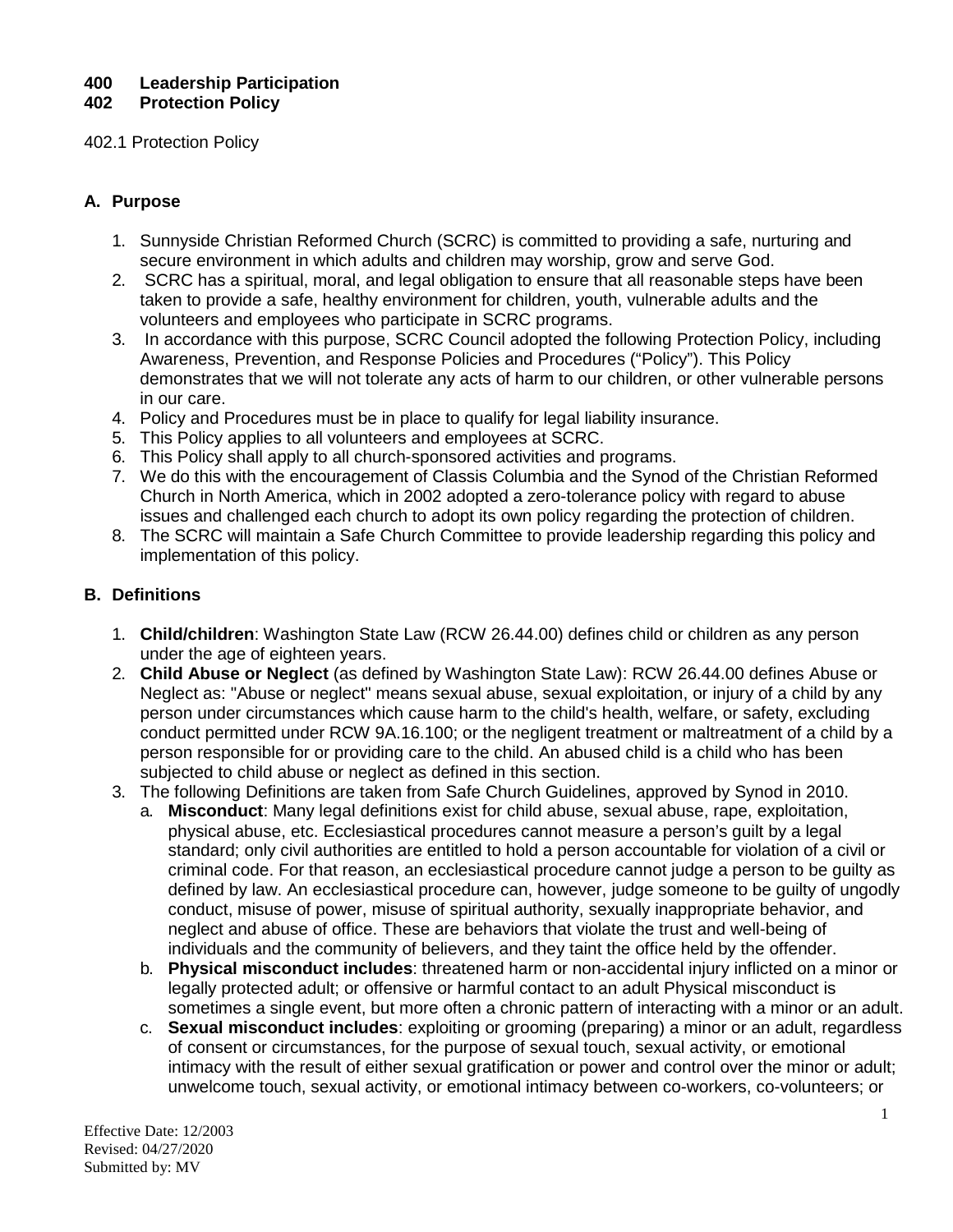sexual touch, sexual activity, or emotional intimacy between a supervisor and a subordinate who serve together in a church program or church ministry.

# **C. General Protection Policy**

- 1. Any person in a leadership role, including employees, should be a professing member of SCRC for at least **six months** before assuming a leadership role. Any exceptions to this rule must be approved by Administrative Council.
- 2. Any person in a volunteer position, outside of leadership, should be a professing member of SCRC, or have attended Sunday morning worship services for at least 6 months.
- 3. Any person outside of SCRC who wishes to volunteer in ministries with children and youth must complete the following items:
	- a. Complete Background check as described in Part D. Screening Policy and Procedure. b. Provide a reference from the Pastor of the church they attend which addresses: regular
	- b. attendance at church (6 month minimum), statements addressing faith in Jesus Christ as personal Savior, and their assessment of person's abilities and character regarding working with youth and children. This must be submitted to SCRC pastor (and Safe Church Committee) prior to volunteering.
- **4. "Two non-related Adult Rule" and/or "open door policy" and windows in all classrooms.**
	- a. Activities involving children should have both a leader and an assistant present.
	- b. If 2 non related adults are not present, the door should remain open.
	- c. In the case of Sunday School, GEMS, and Cadets, a monitor will be assigned who is circulating periodically from room to room for surveillance, and to assist the teachers, as needed.
- 5. **Insurance availability**. Requires there be policy and procedure for (a) screening; (b) reporting; and (c) responding.
- 6. The Protection Policy and Guidelines for each ministry will be given to the ministry lead. These will address the procedures to be followed in that particular ministry as it relates to the Protection Policy.

# **D. Screening Policy and Procedure**

- 1. Each staff member (employee) and adult volunteer, 18 years and older, who works with children or vulnerable adults will complete a consent authorization for a background check. The purpose of the background check is to help ensure that those who are responsible for teaching and leading children, youth under 18 years of age, and vulnerable adults do not have a previous history or abuse.
	- a. The information collected is protected by a Secure Certificate Authority, which supports up to a TLS1.2 256-bit encryption process. This process can be verified using your browser's security certificate information page. All information provided on this form is secure. (Secure provider)
	- b. The electronic form is available on the Safe Church section of the church website [www.suncrc.org](http://www.suncrc.org/)
	- c. At a minimum the following information is required: Legal name and other aliases current and previous addresses, social security number, date of birth, ethnicity, gender, phone number, email address, and driver's license number.
- 2. It is the responsibility of the administrative coordinator to complete background checks, and communicate this information with ministry leaders. It is the responsibility of the ministry leader to inform the administrative coordinator of current volunteers. Ministry leaders will be notified when volunteers do not complete background checks.
- 3. Background checks will be repeated annually.
- 4. All information received will be confidential; background check information will be available only to the Administrative Pastor, the Senior Pastor, and to those who are directly responsible for making the selection of the volunteer or employee.

Effective Date: 12/2003 Revised: 04/27/2020 Submitted by: MV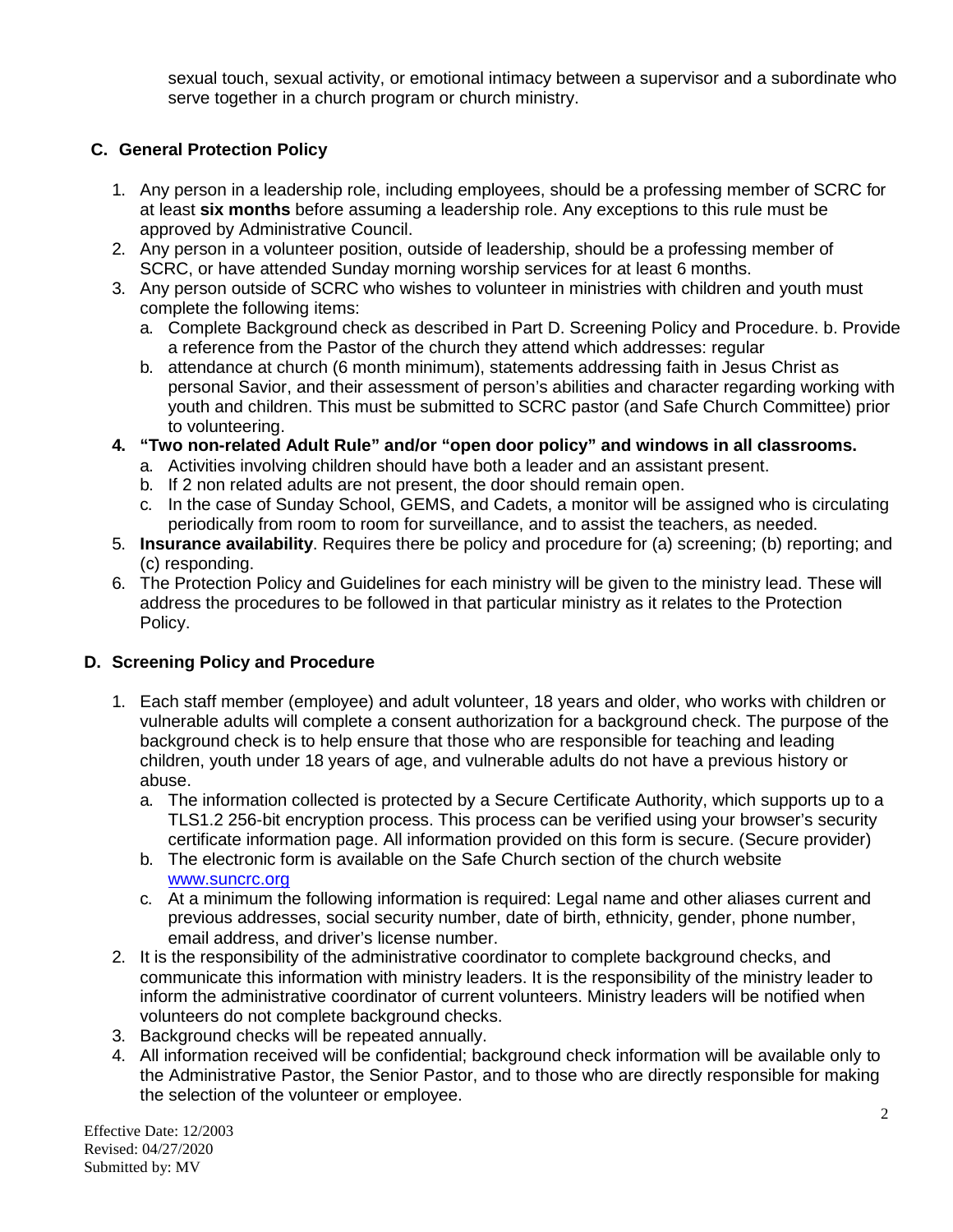5. Any employee or volunteer with a previous history of sexual misconduct or physical assault, or misdemeanor or felony conviction of child abuse, or pleading no contest to any misdemeanor or felony charge will not be allowed to serve in any positions working with children, youth, or other vulnerable populations.

## **E. Reporting Policy and Procedure**

- 1. Washington State Law requires that certain persons (this includes any practitioner, professional school personnel, registered or licensed nurse, social worker, psychologist, pharmacist, or employee of the Department of Social and Health Services) working with children are mandated to report any abuse or suspicions of abuse (RCW 25.44.030) to the proper law enforcement agency or to the Department of Social and Health Services. The report shall be made at the first opportunity, but no longer than 48 hours after there is reasonable cause to believe that the child or vulnerable adult has suffered abuse or neglect.
	- a. Church staff, volunteers, and Pastors are not specifically mentioned, but case studies have included them.
- 2. Any staff or volunteer who witnesses any abuse or neglect, or suspects that abuse or neglect is occurring, must report it to Child Protective Services, and law enforcement as necessary. This also applies when a child discloses abuse or neglect to the adult staff member or volunteer.
	- a. The Safe Church Committee must be notified as soon as possible. The Safe Church Committee will assist the staff member or volunteer with the reporting process.
- 3. It is not appropriate for any ministry leader or volunteer to confront or go to the person involved in the case of suspected or observed child abuse or neglect, due to the potential for harm, and confidentiality breach.
- 4. See Appendix A for reporting phone numbers.
- 5. See Appendix C for Abuse Warning signs: what to look for when abuse is occurring.

## **F. Responding to Allegations and Suspected Abuse Policy and Procedure**

- 1. **All Allegations**: Employees and volunteers are required to report any allegations of misconduct or any suspected abuse to the Safe Church Committee chairman, Pastors, or to the ministry leader (who will report the allegation to the Safe Church Committee chairman and/or Pastors) Individuals should report to the Safe Church Committee chairman or Administrative Council President if the Pastors are involved in the allegation. It is not the responsibility of the reporting person to substantiate the alleged misconduct or suspected abuse, but only to report the suspected abuse or incident.
- 2. When an allegation is made, the Reporting/Tracking Document must be completed to document the incident. The form is available on the church website at [www.suncrc.org](http://www.suncrc.org/) will be kept confidential.
- 3. Response to any allegation of misconduct must be done in compliance with the Protection Policy. Confidentiality will surround the process.
- 4. The Classical Abuse Response Team may be contacted to help a church through the situation.
- 5. The Pastors and Administrative Council are kept informed throughout the process, unless they are involved in the allegation.
- 6. Administrative Council may decide to remove the accused from their position until the investigation has been completed.
- 7. If the allegations are not substantiated, every effort will be made to restore the accused.
- 8. If the allegations are proven true, the person is removed from their position.
	- a. The Safe Church Committee may recommend appropriate disciplinary measures to the Administrative Council who will then proceed in keeping with Church Order.
- 9. There is a contractual obligation to our insurance company to report any situation that may bring liability against our policy. This must be done within 24-48 hours from the initial report of possible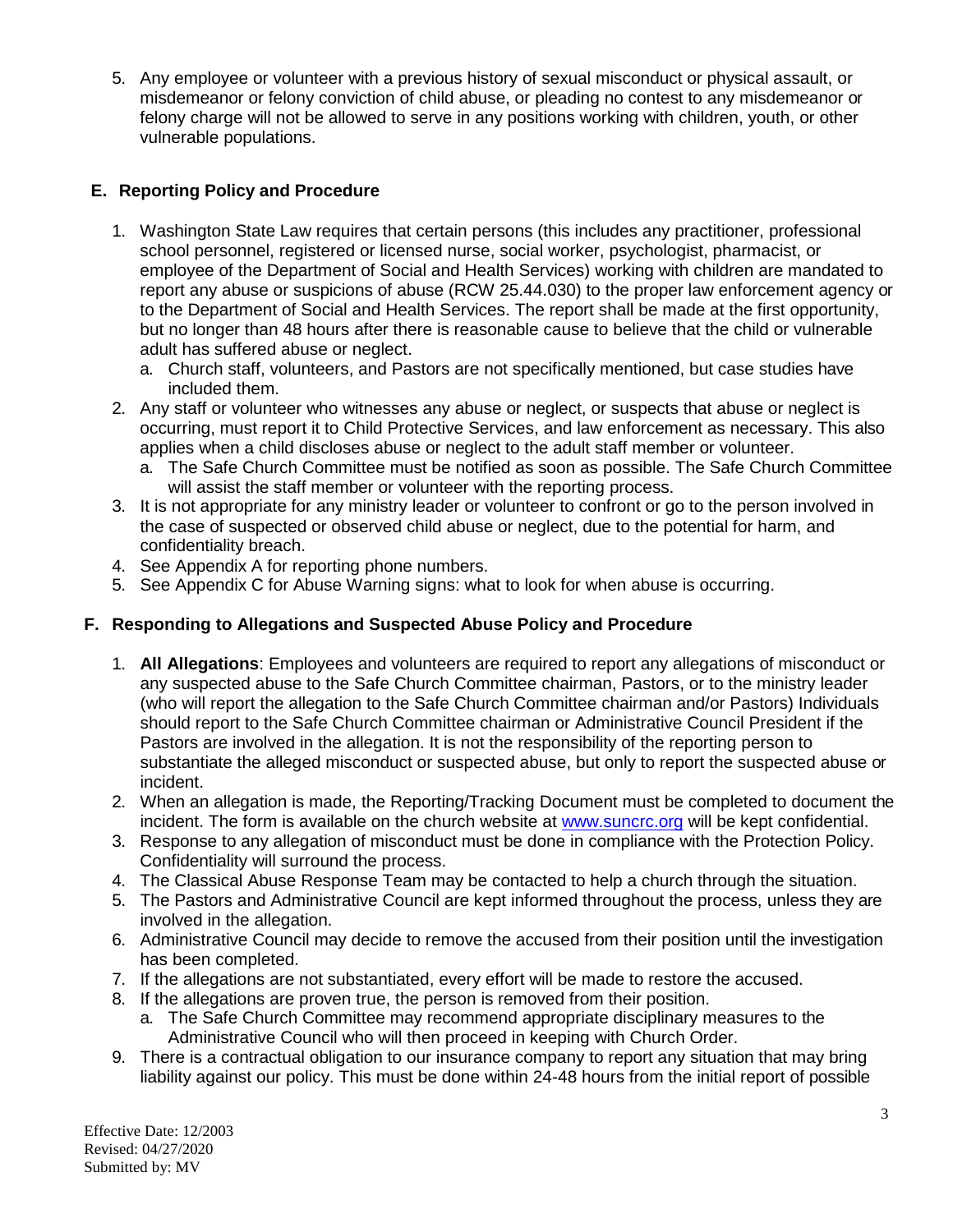abuse or neglect.

- **G. Criminal Proceedings:** If criminal proceedings are involved, the Safe Church Committee shall promptly revisit the matter at the conclusion of the criminal proceedings and take other action as the circumstances dictate.
- **H. Compassionate Response for those Involved:** The Safe Church Committee, in communication with Administrative Council will appoint a wise, experienced Liaison(s) to minister with compassion to all the individuals and families involved. Expectations are for regular contact (at least monthly) until all investigations, criminal proceedings have been completed. Communication and Support should continue after completion of proceedings for a period of time to be determined with the persons involved. This should be done in consultation with legal counsel.

## **I. General Guidelines**

- 1. All adult volunteers must complete the background screening before serving.
- 2. All volunteers and employees working with children and youth under the age of 18, or vulnerable populations, will review the policy and guidelines annually.
- 3. Gentleness, respect, and understanding must be used in all interactions with children and youth. Discipline will be carried out through instruction, training, and correction. Physical punishment will not be used. See Appendix B for Discipline Guidelines.
- 4. While appropriate display of affection is often part of conveying support and encouragement, such displays can be misinterpreted. Therefore displays of affection should be limited to such actions as a brief shoulder to shoulder hug (avoid full body to body contact), an arm around the shoulders, an open-hand pat on the back, a handclasp or handshake, or a light touch to the forearm. Children, youth, vulnerable adults, employees and volunteers have the right to refuse such a display of affection. This will be respected at all times. Backrubs and kisses are inappropriate.
- 5. Physical contact with children should be age and developmentally appropriate. Lap-sitting is only appropriate with children 5 years and younger. Encourage older children to sit next to you.
- 6. Consideration should be given to developmental age, cultural differences, family backgrounds, individual personalities and special needs.
- 7. Door windows are not to be covered for any reason.
- 8. When working with a child one-on-one, be especially cognizant of all the above guidelines, and the room door should be left open.
- 9. If you observe a ministry leader, volunteer, or employee not following the Protection Policy, utilize Matthew 18 principal first. Notify the Safe Church Committee for support as needed. Due to the potential for harm, anyone consistently not following the Protection policy must be disclosed to the Safe Church Committee. Example: Observing a volunteer transporting a child/youth home from a meeting, seated in the front seat. Giving a backrub to a child or youth at a meeting or event.
- **J. General Transportation Policy-** This policy applies to adults, while serving in ministry to children and youth under the age of 18, and vulnerable populations, who may transport non-related persons in the course of SCRC sponsored programs.
	- 1. Adult volunteers must have a valid driver's license and proof of insurance before transporting youth.
	- 2. Drivers and passengers must abide by Washington State requirements for number in car, seatbelt use, and air-bag safety.
	- 3. Adult volunteers who transport non-related youth to church-sponsored programs must follow at least two of the following procedures:
		- a. Two adults are present and seated in the front of the vehicle when transporting youth.
		- b. At least two youth are present in the vehicle
		- c. Youth are always seated in the back seat of the vehicle.
		- d. One adult is driving and at least two youth are present.

Effective Date: 12/2003 Revised: 04/27/2020 Submitted by: MV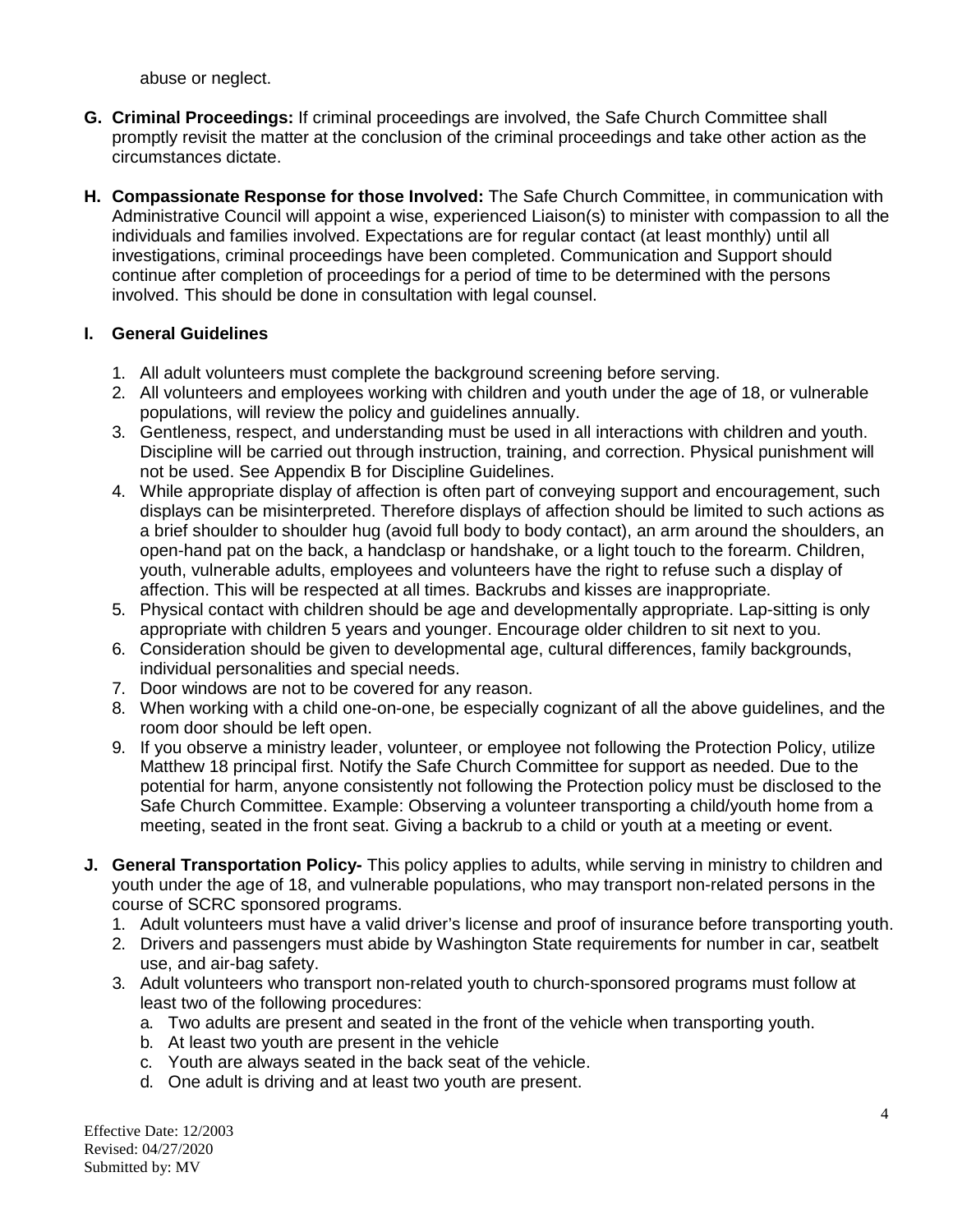- 4. Drivers log-in each pick-up and drop-off and logs are turned into program leader.
- 5. Do not transport one non-related youth in the front seat of your vehicle unless you have written permission from a parent/guardian.
- 6. Adults or minors who transport family members are not subject to this policy.
- 7. These transportation guidelines do not extend to parents or guardians who request or give permission for a minor with a valid driver's license to transport non-related youth.
- 6. A **Single Event Permission** form is available on the church website at [www.suncrc.org](http://www.suncrc.org/) when transporting children and youth to SCRC sponsored activities.

## **K. Guidelines for Nursery Volunteers (in addition to the General Guidelines)**

- 1. Volunteers
	- a. At least annually, the committee assesses the volunteer list.
	- b. New volunteer assignments are communicated to the church office in order to incorporate the volunteers into the published schedule and the automated reminder system.
- 2. Handbook
	- a. Review annually.
	- b. Distribute to the volunteers.
- 3. These guidelines apply to all SCRC activities which provide a nursery as part of their program.

## **Nursery Handbook for Volunteers**

- 1. All volunteers will need to submit a background check. [http://www.suncrc.org](http://www.suncrc.org/)
- 2. Please be mindful of the Sunday you have been scheduled. IF you are unable to make your commitment, please use the substitute list that has been provided or make arrangements to switch days with another approved volunteer. The Facebook page can assist you in making these arrangements.
- 3. Arrive as close as possible to 10:15 am to assist families in checking in their children.
- 4. One volunteer will greet families at the counter and remind them to sign/check in and to please leave a contact number.
- 5. One volunteer will welcome the children into the nursery.
- 6. Adults must be in charge of the nursery, and be monitoring children at all times.
- 7. Nursery volunteers must not all be from the same family at any one time.
- 8. Nursery volunteers must not take a child from the nursery to another part of the church except to the restroom.
	- a. A volunteer taking a toddler aged child to the restroom will leave the stall door open assisting the child.
	- b. Should an accident occur (non-diapered child) please contact the parent to change the child.
	- c. Check the parent notes for diaper changing preferences (i.e., would the parent prefer to be contacted to change their child's diaper?).
	- d. Two volunteers need to be present when changing a diaper.
	- e. Children under 1 years old should not be allowed to play outside. Please keep them playing in the nursery area.
	- f. Children over 1 years old need to be properly dressed for all weather types to play outside (i.e., If a child does not have a coat during nice winter days, please keep them inside).
	- g. Once service dismisses please DO NOT release children to anyone other than their parent (i.e., Do not release children to older siblings unless they have the claim ticket).
	- h. Please have older children (i.e., school aged) wait outside the nursery until the babies are gone so that we can prevent unnecessary injuries to our babies.
	- i. Pick up the toys and return them to the shelves.
	- j. Two volunteers will remain in the nursery until all children have been dismissed.
	- k. Please make sure that both exterior doors are in the locked position before leaving for the day.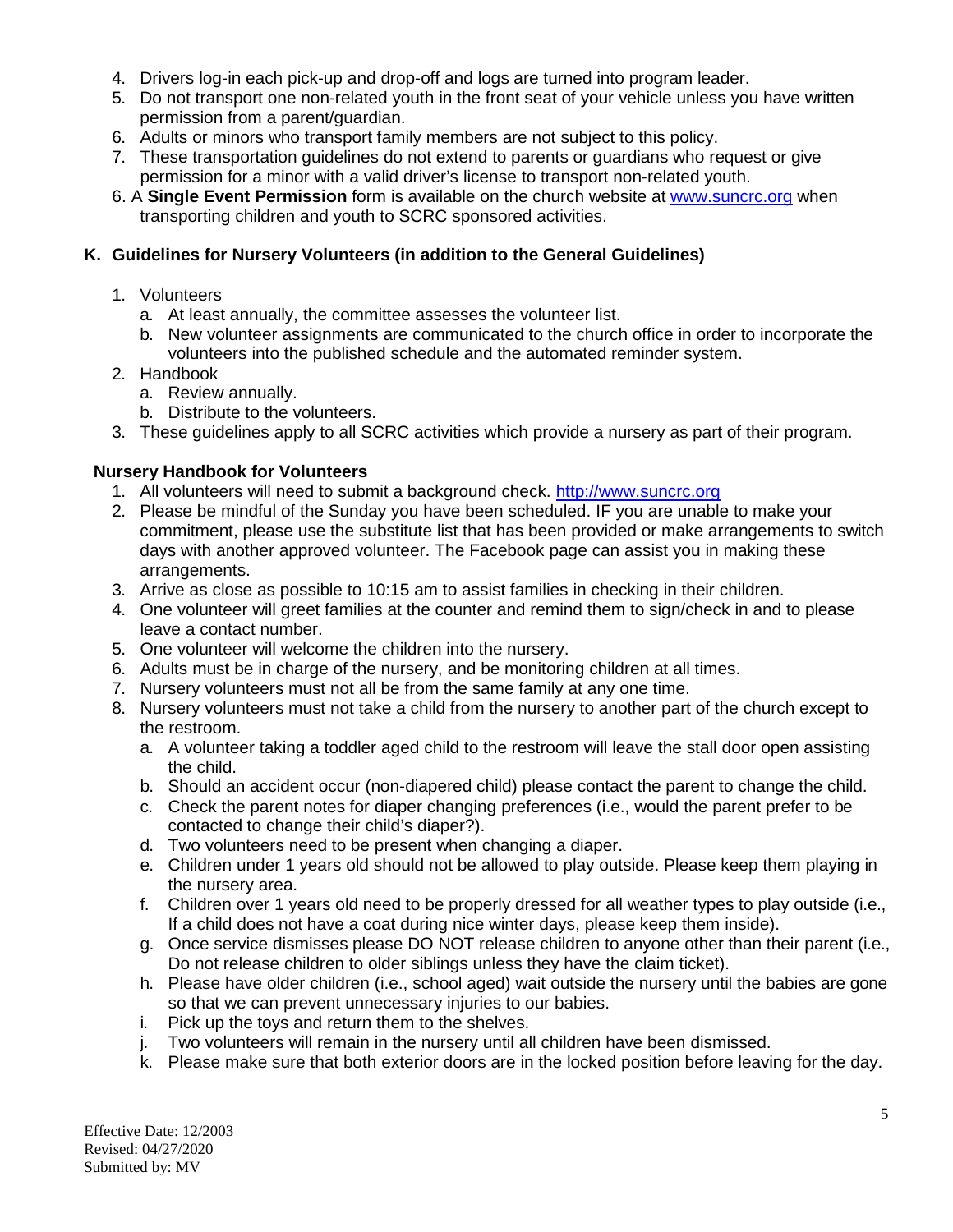**L. Guidelines for Pre-School and Kindergarten Church School, Children in Worship, Children's Church, and Little Lambs (in addition to the General Guidelines)**

- 1. Volunteer Policy
	- a. One adult will be in each classroom at all times.
	- b. Whenever possible, two teachers will be in each classroom; or 1 adult teacher and 1 assistant.
	- c. The teacher and youth volunteer(s) must not all be from the same family at any one time.
- 2. Arrival and Dismissal Policy
	- a. A teacher will be in the classroom 15 minutes beforehand, and prepared for the children's arrival.
	- b. In the case of children's church, a teacher will meet the children in the back of church when they are dismissed from the worship service and will take them to the classroom.
	- c. Parents will pick up children from Children in Worship.
- 3. Restroom Assistance Policy
	- a. Children of this age should be able to go to the restroom without assistance, but if help is required, the following should be observed:
		- i. An adult should provide the assistance necessary.
		- ii. The stall door should remain open when the adult is present.
	- b. If possible, an adult should escort a group of children to the restroom. If just one child needs to use the restroom, an adult should both escort the child and screen the restroom to make sure that everything is in order. The adult should then escort the child back to the classroom.
- 4. From General Guidelines: While appropriate display of affection is often part of conveying support and encouragement, such displays can be misinterpreted. Therefore displays of affection should be limited to such actions as a brief shoulder to shoulder hug (avoid full body to body contact), an arm around the shoulders, an open-hand pat on the back, a handclasp or handshake, or a light touch to the forearm. Children, youth, vulnerable adults, employees and volunteers have the right to refuse such a display of affection. This will be respected at all times. Backrubs and kisses are inappropriate.
- 5. Physical contact with children should be age and developmentally appropriate. Lap-sitting is only appropriate with children 5 years and younger. Encourage older children to sit next to you.

## **M. Guidelines for Grade One through Grade Six Church School, GEMS, Cadets, and Vacation Bible School (in addition to the General Guidelines)**

- 1. Volunteer Policy
	- a. At least one adult will be with the children at all times.
	- b. Two adults will be in the class when the number of children is greater than 12. If it is not possible to have two adults in the class, there will be a "floating" teacher that circulates to all rooms to check on the class to see if any needs arise.
	- c. Adult volunteers will arrive at least 15 minutes prior to starting time.
- 2. Arrival and Dismissal Policy
	- a. Children may not arrive earlier than ten minutes before starting time.
	- b. Children will not be dismissed earlier than the stated time.
	- c. Parents must come into church to pick up children (not wait in the parking lot).
	- d. At least two adults will remain after the meeting until all the children have been picked up. Written permission from the parent/guardian is necessary for an adult to take a child home. Otherwise children must go home with their parent/guardian.
- 3. From General Guidelines: While appropriate display of affection is often part of conveying support and encouragement, such displays can be misinterpreted. Therefore displays of affection should be limited to such actions as a brief shoulder to shoulder hug (avoid full body to body contact), an arm around the shoulders, an open-hand pat on the back, a handclasp or handshake, or a light touch to the forearm. Children, youth, vulnerable adults, employees and volunteers have the right

Effective Date: 12/2003 Revised: 04/27/2020 Submitted by: MV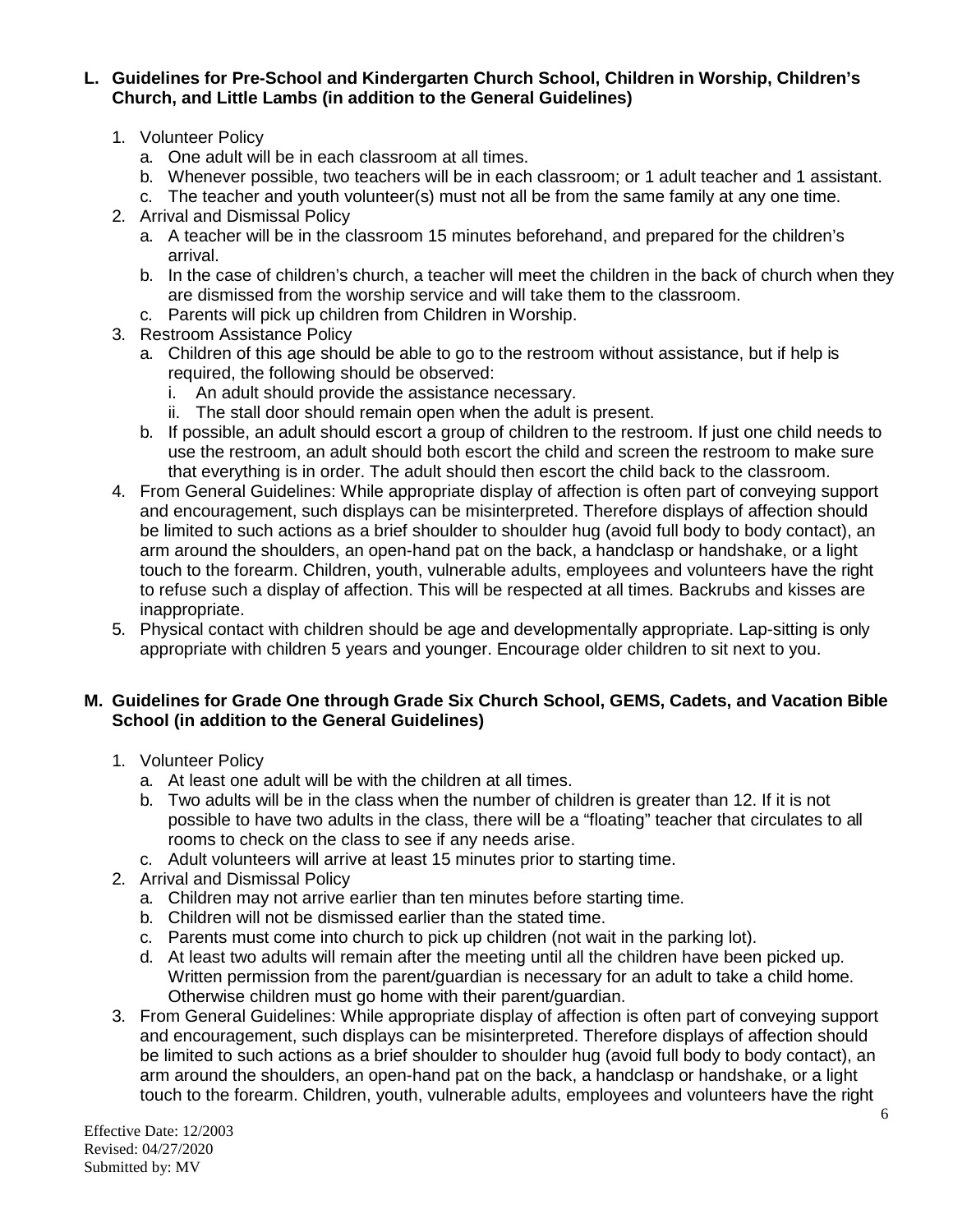to refuse such a display of affection. This will be respected at all times. Backrubs and kisses are inappropriate.

- 4. Physical contact with children should be age and developmentally appropriate. Lap-sitting is only appropriate with children 5 years and younger. Encourage older children to sit next to you.
- 5. Registration Policy
	- **a.** In the case of Gems and Cadets, parents/guardians must fill out an **Annual Permission Form** available on the church website at [www.suncrc.org](http://www.suncrc.org/)
- 6. Off-Site Events and Mission/Work Projects Policy
	- a. **Single Event Permission Form** must be completed for all SCRC sponsored activities. It is available on the church website at [www.suncrc.org](http://www.suncrc.org/)
	- b. **A separate form** must be completed for off-site overnight outings, or mission/work projects. It is available on the church website at [www.suncrc.org](http://www.suncrc.org/)
	- c. The parent permission forms listed must be submitted online or given to the chaperones before the event begins.
	- d. A minimum of two adult chaperones are required for an overnight event. If the event is co-ed, then there must be one chaperone of each gender.
	- e. Sleeping areas will be off-limits to members of the opposite gender.
	- f. Each activity whether at church or away from church will be conducted in accordance with church policy and the aforementioned general guidelines.
	- g. General Transportation Guidelines must be followed. See section J. above.
	- h. Children/youth who do not belong to the group cannot attend overnight outings unless specifically invited by a group leader.

## **N. Guidelines for Grade 7 through Grade 12 Church School, Catechism, GEMS, Cadets, Salt-teens, Lighthouse (in addition to the General Guidelines)**

- 1. Volunteer Policy
	- a. All adult volunteers must arrive fifteen minutes prior to the starting time. At least one adult must remain with the youth at all times.
	- b. Specific permission from a parent/guardian is necessary for an adult volunteer to take a youth home. If the parent does not pick up their youth or cannot be contacted, after a reasonable attempt to do so is made, an adult volunteer will take the youth home.
- 2. One-on-One Relationships Policy
	- a. When a youth group participant initiates a meeting with a youth leader, this meeting must occur in a public place. At no time shall anyone working with a youth have a one-on-one meeting behind closed doors (unless the door has a window). The door must be kept partially open.
	- b. At no time shall anyone working with youth pursue a dating relationship with a student. Leaders should always be sensitive to students with "crushes."
	- c. While the appropriate display of affection is often part of conveying support and encouragement, such displays may be misinterpreted. Therefore a brief hug, an arm around the shoulder, a pat on the back, or a handshake should be the extent of physical contact. Show these signs of encouragement in front of others, never when alone with a student. Backrubs and kisses are inappropriate.
	- d. Children, youth, vulnerable adults, employees and volunteers have the right to refuse such a display of affection. This will be respected at all times.
	- e. A youth group leader must not give gifts or use communications of an intimate nature to a youth participant.
- 3. Registration Policy: Parents/guardians must fill out an **Annual Permission Form** available on the church website at [www.suncrc.org](http://www.suncrc.org/)
- 4. Off-site Events and Mission/Work Projects Policy
	- a. A minimum of two adult chaperones are required for an overnight event. If the event is co-ed,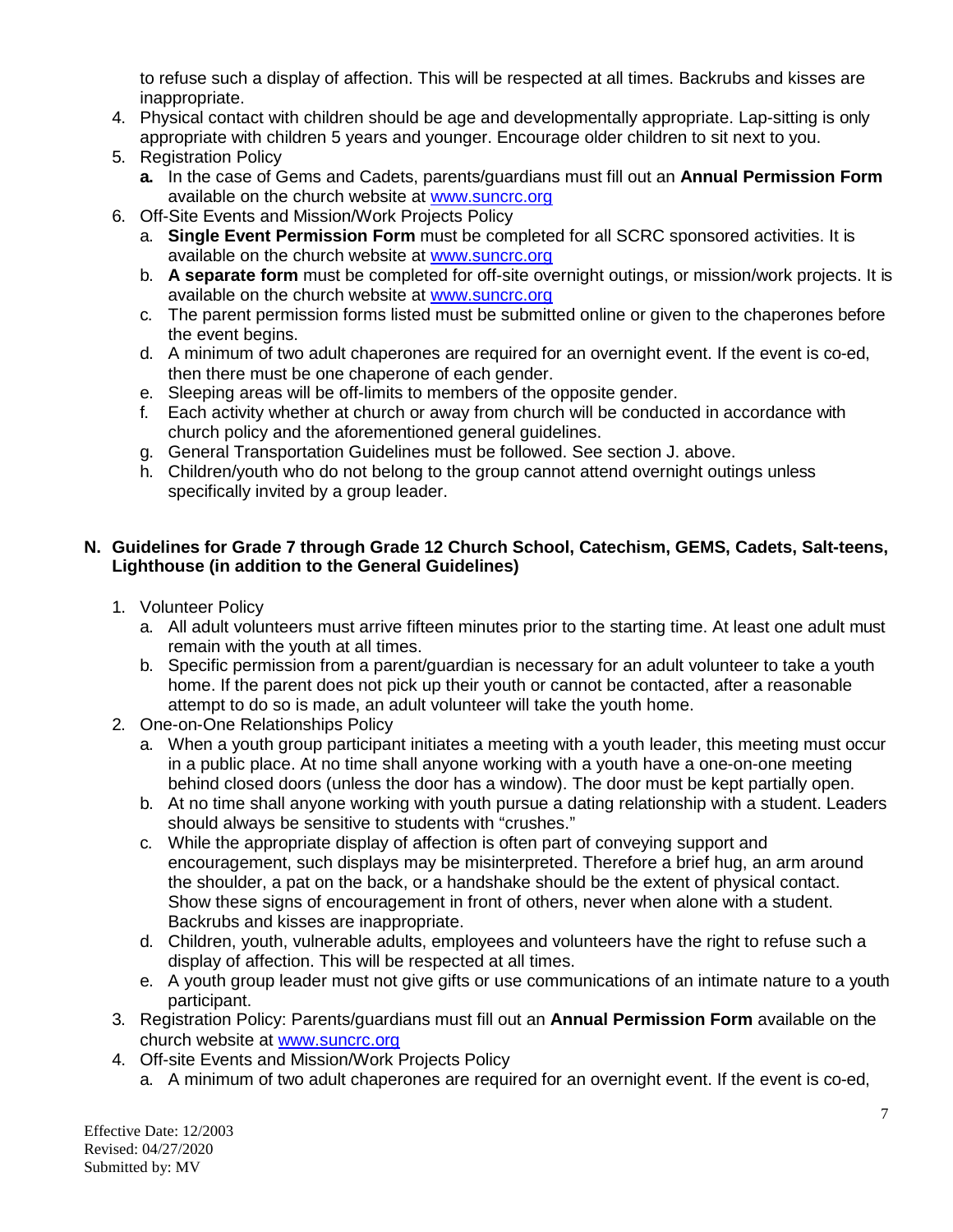then there must be one chaperone of each gender.

- b. Sleeping areas will be off-limits to members of the opposite gender.
- c. **Single Event Permission Form** must be completed for all SCRC sponsored activities. It is available on the church website at [www.suncrc.org](http://www.suncrc.org/)
- d. **A separate form** must be completed for off-site overnight outings, or mission/work projects. It is available on the church website at [www.suncrc.org](http://www.suncrc.org/)
- e. Parent permission forms must be submitted online or given to the chaperones before the event begins.
- f. General Transportation Guidelines must be followed. See section J. above.
- g. Children/youth who do not belong to the group cannot attend overnight outings unless specifically invited by a group leader.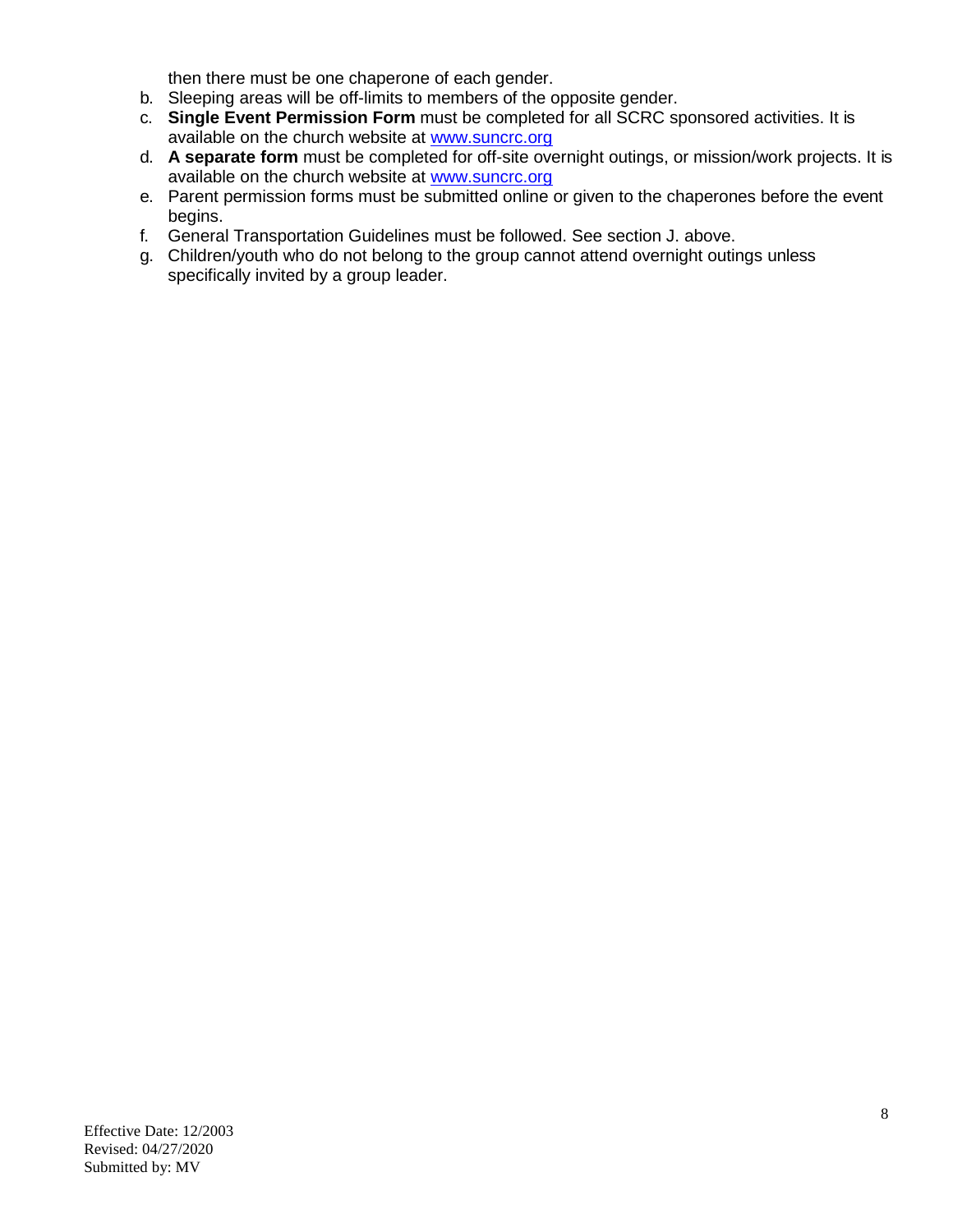## **Appendix A:**

#### Useful Phone Numbers for Reporting Abuse or Neglect

- Child Abuse/Neglect Reporting 1-855-420-5888
- Adult Protective Services 800-459-0421: living at home or somewhere other than a residential care facility.
- Complaint Resolution Unit 800-562-6078: living in a nursing home, adult family home or boarding home.
- Law enforcement agency dial 911

| <b>Yakima County Police Department Contacts</b> |                                             |                 |
|-------------------------------------------------|---------------------------------------------|-----------------|
| City                                            | Address                                     | Non-Emergencies |
| Grandview                                       | 207 W 2nd Street, Grandview, WA<br>98930    | (509) 882-2000  |
| Granger                                         | 102 Main Street, Granger, WA<br>98932       | (509) 854-2656  |
| Mabton                                          | 305 South Main Street, Mabton, WA<br>98932  | (509) 894-4096  |
| Moxee                                           | 7525 Postma Rd, Moxee, WA<br>98936          | (509) 575-8850  |
| Selah                                           | 617 S 1st Street, Selah, WA 98942           | (509) 698-7347  |
| Sunnyside                                       | 401 Homer Street, Sunnyside, WA<br>98944    | (509) 836-6200  |
| Tieton                                          | 402 Naches Ave, Tieton, WA 98947            | (509) 673-0200  |
| Toppenish                                       | 1 W 1st Ave, Toppenish, WA 98948            | (509) 865-4355  |
| <b>Union Gap</b>                                | 1800 Rainier Place, Union Gao, WA<br>98903  | (509) 248-0430  |
| Wapato                                          | 205 S Simcoe Ave, Wapato, WA<br>98951       | (509) 877-3161  |
| Yakima                                          | 200 South Third Street, Yakima, WA<br>98901 | (509) 575-6200  |
| Zillah                                          | 111 7th Street, Zillah, WA 98953            | (509) 829-6199  |
| Sheriff'                                        |                                             |                 |
| s<br>Office                                     | 1822 S 1st St, Yakima, WA 98903             | (509) 574-2500  |
| <b>EMERGENCIES PLEASE CALL 9-1-1</b>            |                                             |                 |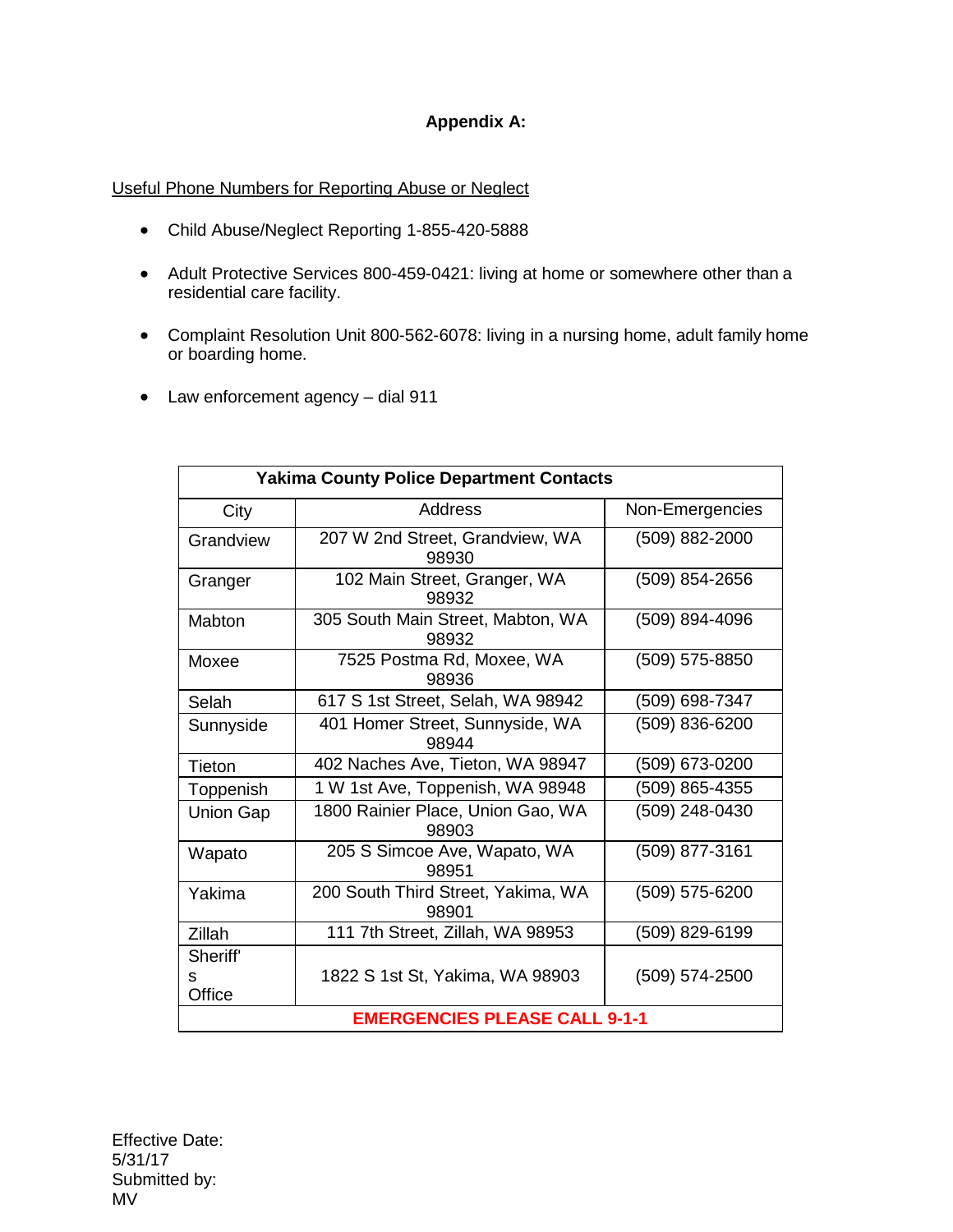- 1. Gentleness, respect, and understanding must be used in all interactions with children and youth. Discipline will be carried out through instruction, training, and correction. Physical punishment will not be used.
- 2. Corporal punishment (slapping, hitting, and pushing) is not permitted.
- 3. Abusive verbal discipline (yelling, hurling insults, threatening) is not permitted.
- 4. Parent(s) or legal guardians of a child/youth are to be informed and involved whenever a child/youth misbehaves beyond minor correction, or if a pattern of misbehavior increases.
- 5. Concerns about a child's continued misbehavior shall be discussed with the program or ministry leadership.
- 6. An assistant, parent or legal guardian should assist the leader in classrooms or programs where misbehavior is an ongoing problem.
- 7. Expectations of children's/youth's behavior must reflect their age and level of comprehension. Similarly, discipline must reflect their age and level of comprehension. For young children, time-outs should not last longer than 1 minute per the age of the child. For example, a three-year-old should not have to sit for a time-out any longer than three minutes.
- 8. Children are to be reminded of the kind of behavior that is appropriate for the setting. Older children and youth may benefit from having these expectations in written form.
- 9. Appropriate techniques of behavior management are to be reviewed with volunteers and employees before church-sponsored programs begin a new season. Then periodic reminders are to be given as needed.
- 10. Whenever possible, leaders should try to avoid having to discipline a child/youth by choosing one or more of the following options:
	- distract the child/youth with another activity
	- help the child/youth focus on other more appropriate behavior
	- isolate the child/youth from others if another volunteer/staff is available to assist
- 11. When nothing seems to be working, volunteers, employees and leaders should get help before "losing their cool".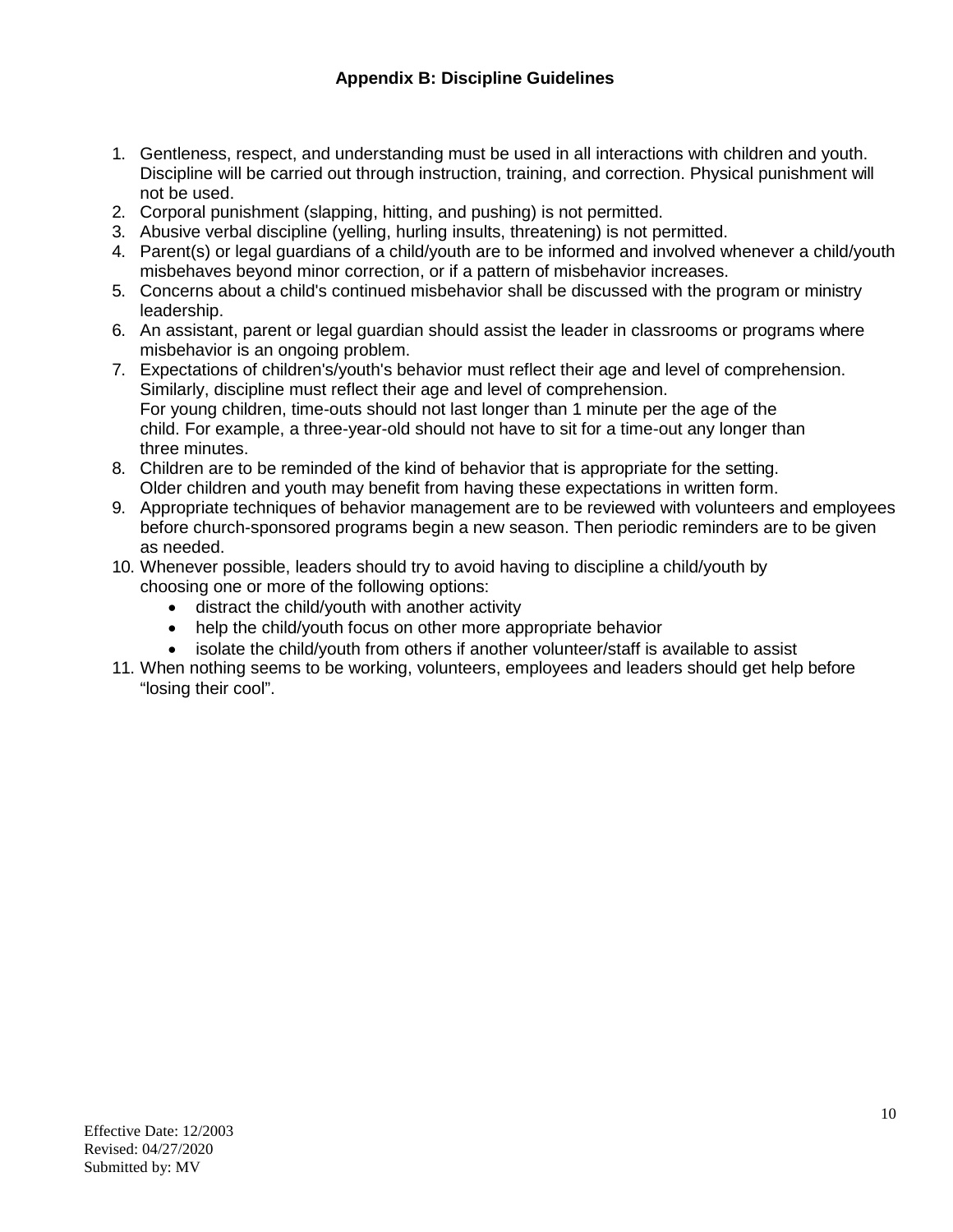## **A. Physical Abuse**

## **Physical Indicators:**

- 1. Unexplained bruises and welts are the most frequent evidence found:
	- often of the face, torso, buttocks, back, or thighs;
	- can reflect shape of object used (electric cord, belt buckle, etc.)
- 2. may be in various stages of healing Unexplained burns:
	- often on palms soles, buttocks, and back
- 3. can reflect pattern indicative of cigarette, cigar, electrical appliance, immersion or rope burn Other unexplained injuries:
	- lacerations, abrasions, human bite marks or pinch marks
	- loss of hair/bald patches
	- retinal hemorrhage
	- abdominal injuries

#### **Behavioral Indicators:**

- requests or feels deserving of physical punishment
- afraid to go home and/or requests to stay in school, day care, etc.
- overly shy, tends to avoid physical contact with adults, especially parents
- displays behavioral extremes (withdrawal or aggression)
- suggests that other children be punished in a harsh manner
- cries excessively and/or sits and stares
- reports injury by parent
- gives unbelievable explanations for injuries

#### **B. Sexual Abuse:**

Unfortunately, many children do not report this form of abuse. They rely on adults to be aware of specific physical and behavioral indicators. A child who persistently shows several of the following characteristics may be experiencing sexual abuse. Remember, the most reliable indicator of child abuse is the child's verbal disclosure.

#### **Physical Indicators:**

- somatic complaints, including pain and irritation of the genitals
- sexually transmitted disease
- pregnancy in young adolescents
- frequent unexplained sore throats, yeast infections, or urinary infections.

#### **Behavioral Indicators:**

- sexual knowledge of behavior beyond that expected for the child's age
- depression, suicidal gesture
- chronic runaway
- frequent psychosomatic complaints, such as headaches and stomach aches
- excessive masturbation in young children
- drug or alcohol abuse
- avoidance of undressing or wearing excessive layers of clothing
- sudden avoidance of certain familiar adults or places
- marked decline in school performance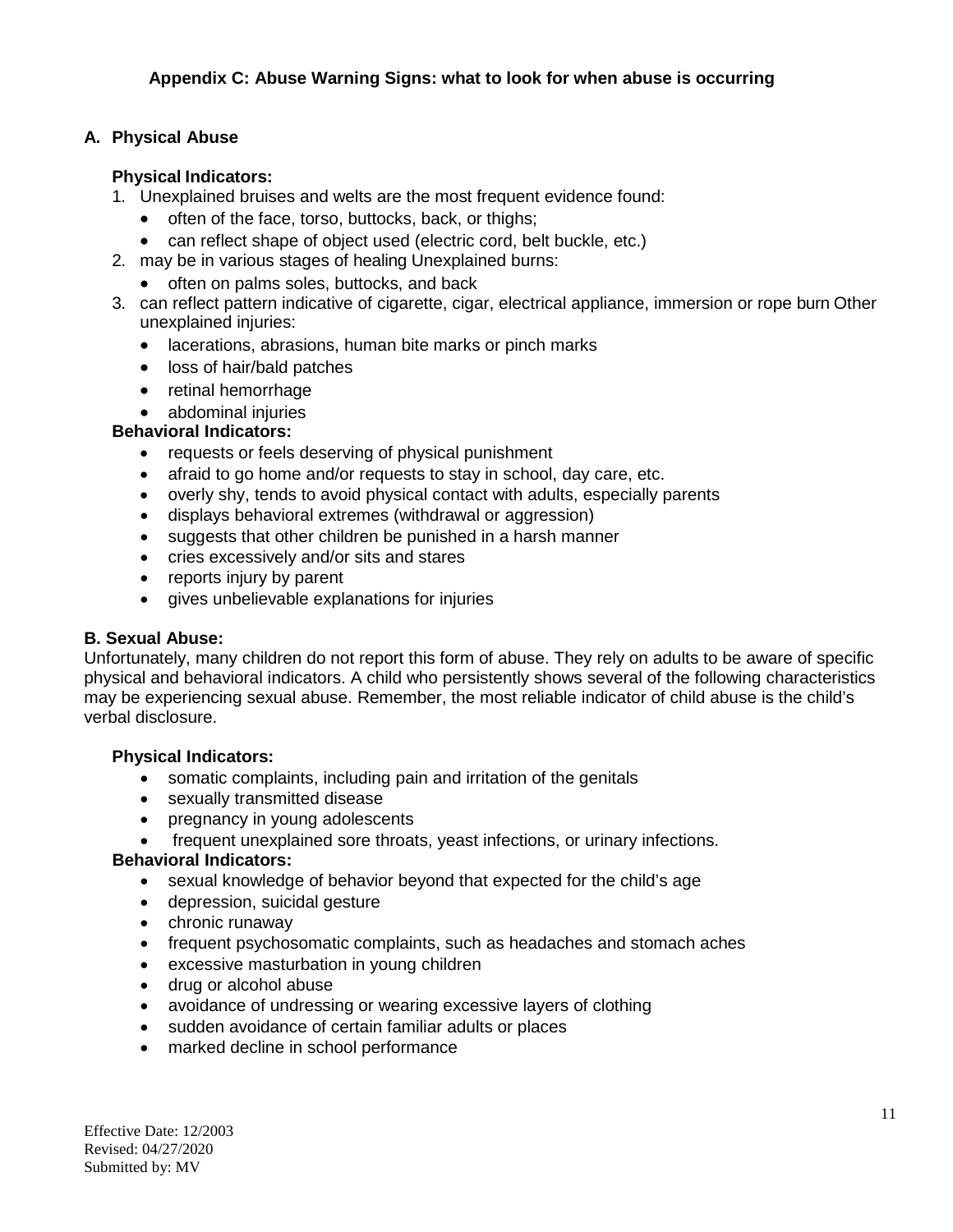## **C. Emotional Abuse:**

The signs of emotional abuse may be less obvious than other forms of maltreatment. Emotional abuse is suspected when a child exhibits impaired development, destructive behavior, or chronic somatic complaints that cannot be explained medically or circumstantially. A child who persistently shows several of the following characteristics may be experiencing emotional abuse.

#### **Physical Indicators:**

- eating disorders
- sleep disturbances, nightmares
- wetting or soiling by school-age children
- speech disorder, stuttering
- failure to thrive
- development lags
- asthma, severe allergies, or ulcers

## **Behavioral Indicators:**

- habit disorders, such as biting, rocking head banging, thumb sucking in an older child
- poor peer relationships
- behavioral extremes (overly compliant or demanding, withdrawn or aggressive)
- self-destructive behavior, oblivious to hazards and risks
- irrational and persistent fears, dreads or hatreds

#### **D. Signs of Neglect:**

A child who persistently shows several of the following characteristics may be experiencing neglect. Keep in mind, however, that cultural standards which differ from those prevailing in a community are not necessarily neglect.

#### **Physical Indicators:**

- height and weight significantly below age level with no plausible explanation
- inappropriate clothing for weather
- poor hygiene, including lice, body odor, scaly skin
- child abandoned or left with inadequate supervision
- untreated illness or injury
- lack of safe, warm, sanitary shelter
- lack of necessary medical and dental care

## **Behavioral Indicators:**

- begging or stealing food
- assumes adult responsibility
- falling asleep in school, lethargic
- repeated acts of vandalism
- poor school attendance, frequent tardiness
- chronic hunger
- dull, apathetic appearance
- running away from home
- reports no caretaker in the home